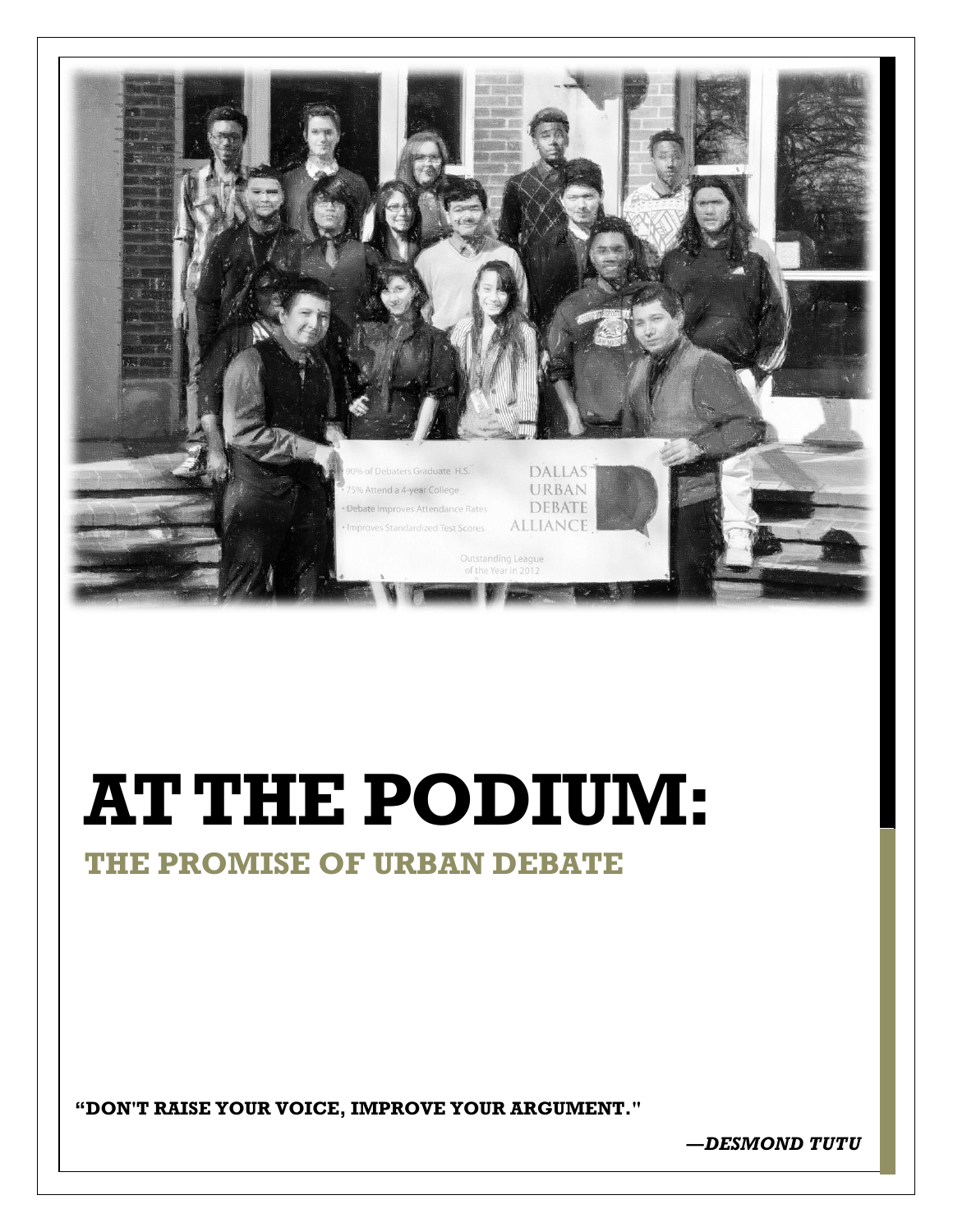#### **EXECUTIVE SUMMARY**

*Participation in a competitive policy debate league fosters innumerable academic, social, and communicative competencies for urban high school students. More than simply allowing students to find their voice and spend time at the podium, debating builds social capital, improves academic achievement, school engagement, and college readiness, and simultaneously bridges the gap between academic and practical knowledge. Indeed, urban debate leagues have the potential to minimize some educational disparities which have existed as stable features secondary schooling in the United States by providing rigorous academic opportunities once absent from many urban districts across the nation.*

*Although policy debate has long been a fixture of American high schools, historically, the cocurricular activity has not been equally distributed across the educational landscape. Instead, many of the opportunities to participate in debate leagues were limited to elite schools servicing primarily middle and upper class students. During the 1980s, urban high schools began adopting competitive debate programs as a viable means of leveling the playing field and improving educational outcomes for their students. The introduction of debate organizations in to urban public schools serving primarily low income, minority students not only signaled a shift in thinking about the causes and consequences of educational disparity, but also represented a fundamental departure from the tradition ways in which struggling school districts could address school disengagement and sinking graduation rates.* 

*While debate clearly helps students improve their public speaking skills, research also indicates that students who participate in urban debate leagues are significantly less likely to drop out of high school, more likely to graduate on time, and are more likely to be college ready.<sup>1</sup> In fact, urban debaters are more than three times more likely to graduate from high school than their nondebating counterparts. On all sections of the ACT, urban debaters outscore their non-debating counterparts, with the most notable gains seen in the English and reading sections of the ACT. Debate also improves academic achievement, irrespective of the GPA of the student prior to joining the program. That is, it is not simply that urban debate leagues attract only high achieving students. Rather, one of the benefits of participating in a debate league is demonstrably higher academic performance over time. Urban debate participants complete high school with an average cumulative GPA of 3.23, above the 3.0 GPA benchmark considered by academicians to be predictive of college readiness.<sup>2</sup> In contrast, the average GPA of students who do not debate is 2.83, which is below the college readiness standard.* 

*The promise of urban debate also resides in its ability to generate and reinforce many of the 21st century skills that employers and institutions of higher education emphasize. Debate cultivates key proficiencies such as effective written and oral communication, critical thinking, working in a collaborative environment, and civic awareness and participation. <sup>3</sup> The competitive nature of debate requires students to hone rhetorical skills in a fast paced environment, enriching their ability to problem solve and engage in autonomous learning.<sup>4</sup> Because debate crosses curricular boundaries, it similarly compels students to investigate the multitude of connections between the social, political, and environmental dimensions of society. <sup>5</sup> The intensive investigation and research urban debaters conduct places them at a distinct advantage in higher education environments and the workforce. Most remarkably, regardless of students' reasons for joining urban debate leagues, the academic and social advantages experienced by students continue long after they leave the podium to join the ranks of other former debaters as leaders in industry, education, law, medicine, and other disciplines.*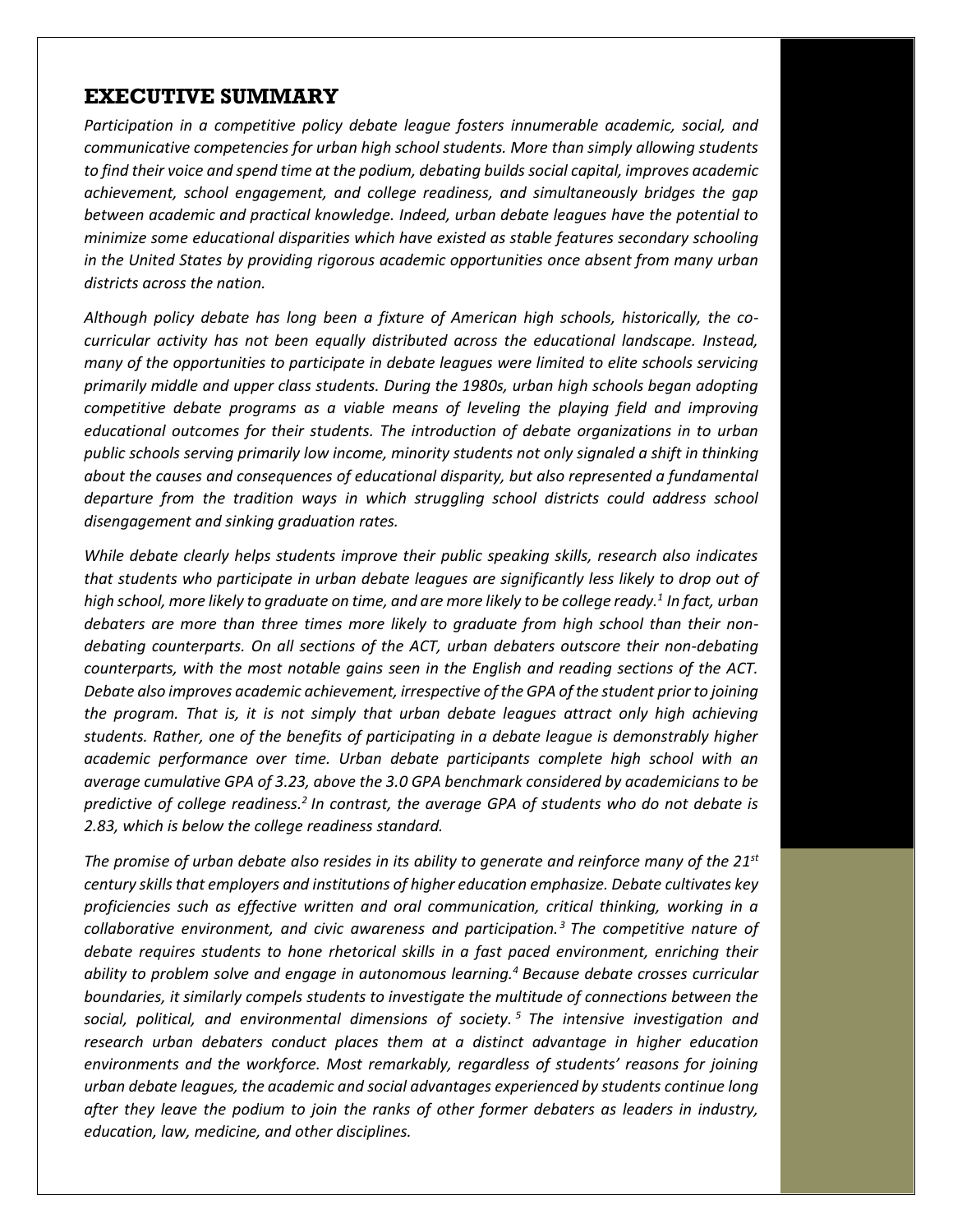### **INTRODUCTION**

Debate, once the exclusive domain of private schools, preparatory academies, and suburban schools serving predominantly middle and upper class students, holds a great deal of promise for improving academic outcomes in urban school districts. Although debate is nothing new in the educational landscape, its sphere of influence has grown to include struggling urban school districts once prevented from participating due to the cost and the exclusive nature of debate leagues.

While debate serves the purpose of providing structure to the out of school time of adolescents, policy debate is significantly different from other extra- or co-curricular activities insofar as the primary skills developed are not athletic, nor are they exclusively social like other clubs or activities.<sup>6</sup> Rather, the focus is on concrete skills that fundamentally overlap with academic skills and can improve academic performance. When combined with the social psychological and civic participation benefits, debate has the potential to impact the achievement gap and alter the life trajectories of urban students.

### **EDUCATIONAL INEQUALITY & DEBATE**

Inequalities in the educational system are widely documented, with disparities by socioeconomic status (SES), race, ethnicity, geography, and gender existing as unfortunate, but somewhat stable features of primary and secondary schooling in the United States. While some recent gains have been made in the area of educational equality, and the gap had been narrowing, disparities by race and ethnicity, as well as by SES, persist. Between 1992 and 2013, the black-white achievement gap in reading, based on  $12<sup>th</sup>$  grade national assessment data, grew larger, while the black-white score gap on math assessments remained largely unchanged.<sup>7</sup> The U.S. Department of Education's most recent evaluation of the achievement gap based on National Assessment of Educational Progress (NAEP) data indicates that while 33% of white students were at or above "proficient" level in 2013, only 12% of Hispanic students and 7% of Black students achieved this benchmark on standardized tests. For reading, 47% of white students scored at or above the "proficient" level, while only 23% of their Hispanic counterparts and 16% of their Black counterparts achieved this designation.<sup>8</sup> Meanwhile, the income achievement gap (comparing students in the 90<sup>th</sup> income percentile to those in the  $10^{th}$  percentile) stands at twice the black-white achievement gap, and recent research suggests that instead of narrowing over the past 50 years, the gap is now considerably wider.<sup>9</sup>

While the most recent high school graduation data from 2012-2013, reported in 2015, shows that 81% of American high school students now graduate from high school on time, a more startling revelation that "among low-income students, 41 states are below the national average" and "most big cities with high concentrations of low-income students still have graduation rates in the 60s, with a few in the 50s."<sup>10</sup> Because urban schools, on average, serve more low income and minority students, many of these disparities are more pronounced and concentrated in large urban school districts. While those with the financial means can find high performing private schools or simply relocate to school districts with higher levels of academic achievement, many students are left behind to attend failing schools with few resources for academic enrichment.

The source of these disparities are diverse, but research demonstrates that although many of the causal factors for educational inequality exist at the structural level, school-based interventions can have a positive impact on academic outcomes. While policy initiatives and federal legislation have attempted to address the persistent inequalities, some schools and districts have turned to after school or co-curricular activities as a means of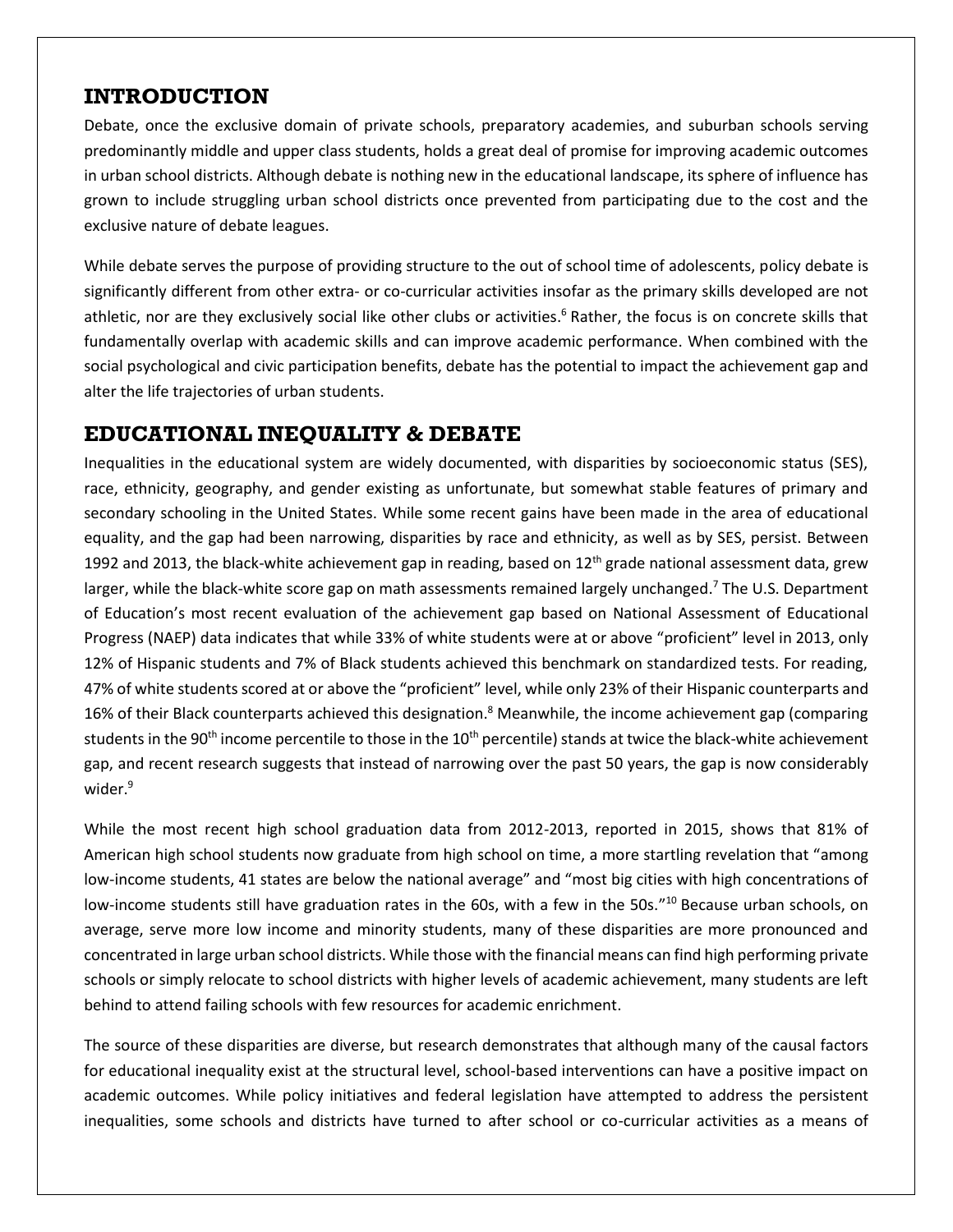promoting educational achievement. Only relatively recently have evaluation studies emerged that assess the role of rigorous policy debate as a means of improving academic achievement and promoting higher education to urban students. However, this research suggests that, particularly for urban students, participating in rigorous high school policy debate programs is associated with a substantially higher likelihood of high school graduation, meeting college readiness standards, and improved academic performance. Although debate is not a panacea that can ameliorate all of the educational inequalities that plague modern day public education, the rise of urban debate leagues allows students to engage in expanded learning opportunities that may offer substantially more than the traditional co-curricular activities available in urban school districts.

#### **WHY DEBATE?**

Much of the promise debate holds for enriching the lives of students and advancing academic achievement resides in notion that "debate reinforces the same critical thinking and academic writing and language skills that are the focus of standardized reading and writing texts."<sup>11</sup> Clearly, many of the skills that employers and institutions of higher education seek out in applicants can be fostered and built via the practical application of traditional academic skills. However, policy debate goes beyond these traditional skills. Students who debate in high school learn the importance of working in teams, structuring arguments, speaking publicly, anticipating opposition, setting clearly defined goals, and evaluating research, all of which are invaluable skills in secondary and higher education settings, and the labor market more broadly. Debate is not only highly participatory and engaging, but also empowering to students as they find their voice and begin the acculturation process that eventuates in civic participation.

#### **Debate as Participatory Education**

At its core, urban debate constitutes one form of autonomous learning, where students become familiar with research that attends to important social issues.<sup>12</sup> As critical consumers of competing stances, the research component of debate implores students to become analytical thinkers. As opposed to merely regurgitating facts and figures, policy debate requires not only intellectual curiosity, but also dialectical thinking.<sup>13</sup> Because it requires students to evaluate arguments and facts, and consider multiple approaches to the same issue before reconciling opposing viewpoints, students are active learners, contributing to the creation of their knowledge set.

Confronted by a wealth of information and specious arguments with seemingly endless support, creating thoughtful scholars and  $21^{st}$  Century learners requires approaches that fall outside of the confines of traditional classroom learning. Debate represents one of the clearest ways in which to empower youth, while simultaneously encouraging civic participation and awareness of social issues. According to Warner and Bruschke (2001), students who debate become empowered because they are immersed in an academic setting that is performance based, competitive, and interscholastic.<sup>14</sup> Moreover, debate students learn by doing, in a context where they must think swiftly and respond to arguments and critiques, which improves engagement.<sup>15</sup> The extended learning time and promotion of engagement with academic material related to social policy and current social issues offers student debaters a more hands on approach to learning that may be absent in the traditional classroom.<sup>16</sup>

As a form of participatory education, debate also reinforces democratic participation, contributing to a more informed and active citizenry.<sup>17</sup> Given the profound impact of civic engagement on the populace, and the potential contributions that today's students can make on social inequality in the future, building participatory learning communities like debate leagues demonstrate the power of youth civic engagement. Armed with a sense of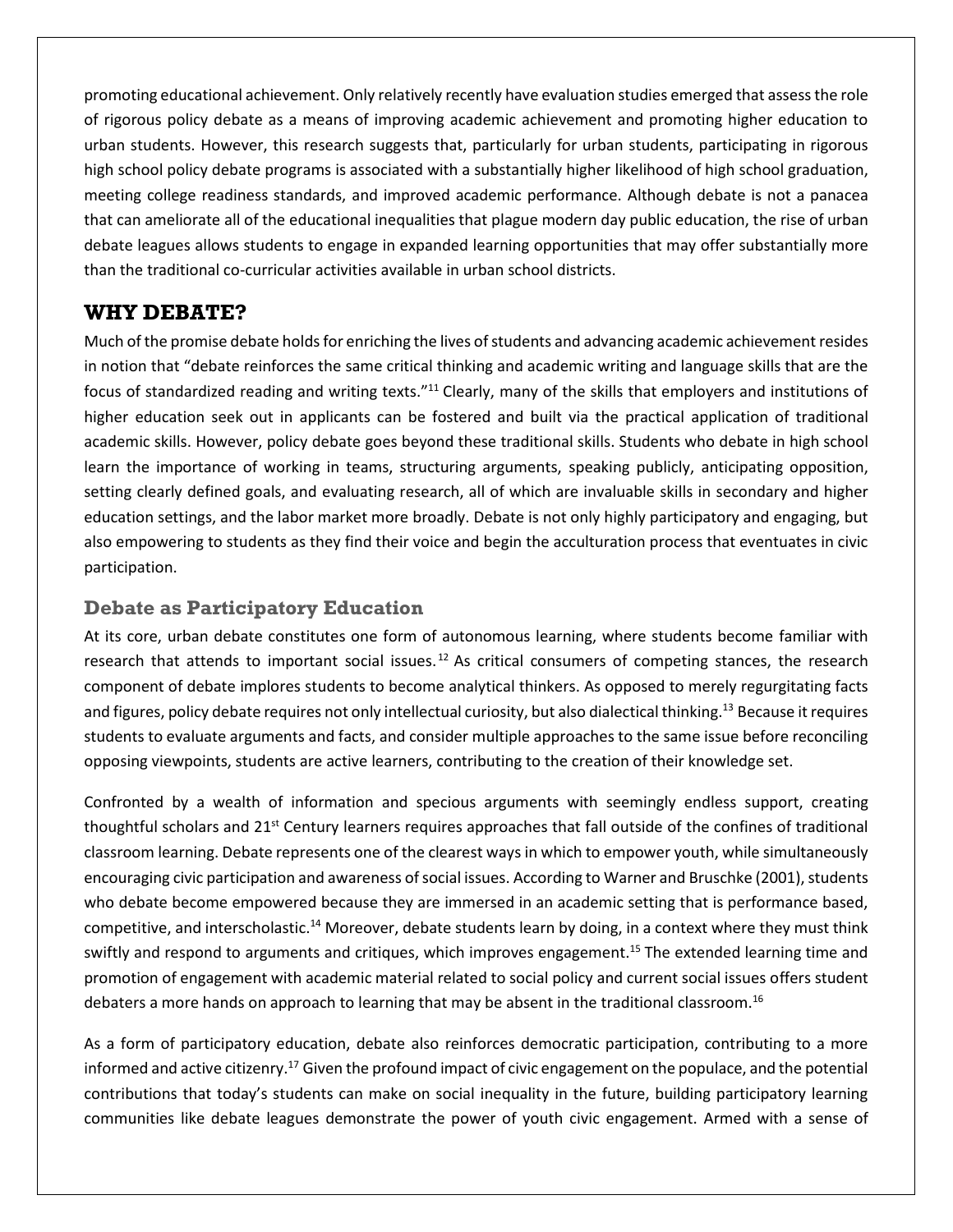purpose, young debaters learn about the interconnected nature of politics and the social world.<sup>18</sup> It is not simply that debaters are forced to examine national and global issues, but rather that they begin to connect these larger social, structural, and political issues with their own lives. It is in these connections that 21<sup>st</sup> century learners and future leaders are formed, as students apply these skills and traits to the world around them.

#### **Academic Gains**

Perhaps the most compelling argument to advance debate leagues as a means of promotion educational equality in urban school districts is related to the academic impact of participation. Urban debate contributes to academic gains not only in terms of overall GPA during high school, but also college readiness. Participation in urban debate has a positive impact on all sections of the ACT, even when controlling for self-selection in to debate leagues.<sup>19</sup> Research suggests that students who participate in debate are 70% more likely to graduate from high school.<sup>20</sup> In addition to higher graduation rates, urban debate participants also complete high school with a higher overall GPA. Debaters in one study showed an average cumulative GPA of 3.23, well above the 3.0 GPA benchmark considered by academicians to be predictive of college readiness; in contrast, the average GPA of students who did not debate was 2.83, which is below the college readiness standard.<sup>21</sup> However, it is not simply the case that debate attracts only high performing students. Instead, data reveal that the impact of debate is cumulative for both high and low risk students; as students participate, complete more rounds, and gain competitive wins, their academic achievement improves. Even among high risk students, the association of debate with improved academic outcomes remains strong, suggesting that it is an effective means to foster engagement among students who are at risk for dropping out of high school.<sup>22</sup>

The mechanisms whereby debate enhances academic achievement are directly related to the core competencies that debate promotes. Policy debate, which is interscholastic in nature, requires the interpretation of intricate non-fiction text, the development of informed written and oral arguments, active listening and evaluation, the defense of research-based claims, peer collaboration, and time management, both during public speaking and the assembly of a case.<sup>23</sup> In particular, the communicative elements of debate, written and oral, allow students to hone skills that they may normally not have time to dedicate attention to during the standard school day. Moreover, participation in debate and forensics leagues enhances communication skills simply because students practice these skills repeatedly and are able to get immediate feedback on their performance.<sup>24</sup> This form of skill building similarly enriches critical thinking skills; in fact, "researchers over the past four decades have come to the same general conclusions. Critical thinking ability issignificantly improved by courses in argumentation and debate and by debate experience." <sup>25</sup> And, while educators across the nation have lamented the lack of critical thinking skills among modern day students, debate offers a new pedagogical format that allows students to dissent and question everything.<sup>26</sup>

#### **Professional and Social Development**

Urban debate leagues help structure out of school time for youths while contributing to their sense of self efficacy and advocacy within their own community.<sup>27</sup> While all after school activities provide students with structured activities, thus minimizing their opportunities for engaging in non-productive or delinquent activities, debate also helps students develop prosocially.<sup>28</sup> Although the communicative competencies developed via debate are typically linked to improved academic performance, effective communication also benefits students in terms of

*"If it is a disgrace to a man when he cannot defend himself in a bodily way, it would be absurd not to think him disgraced when he cannot defend himself with reason in a speech." ― Aristotle*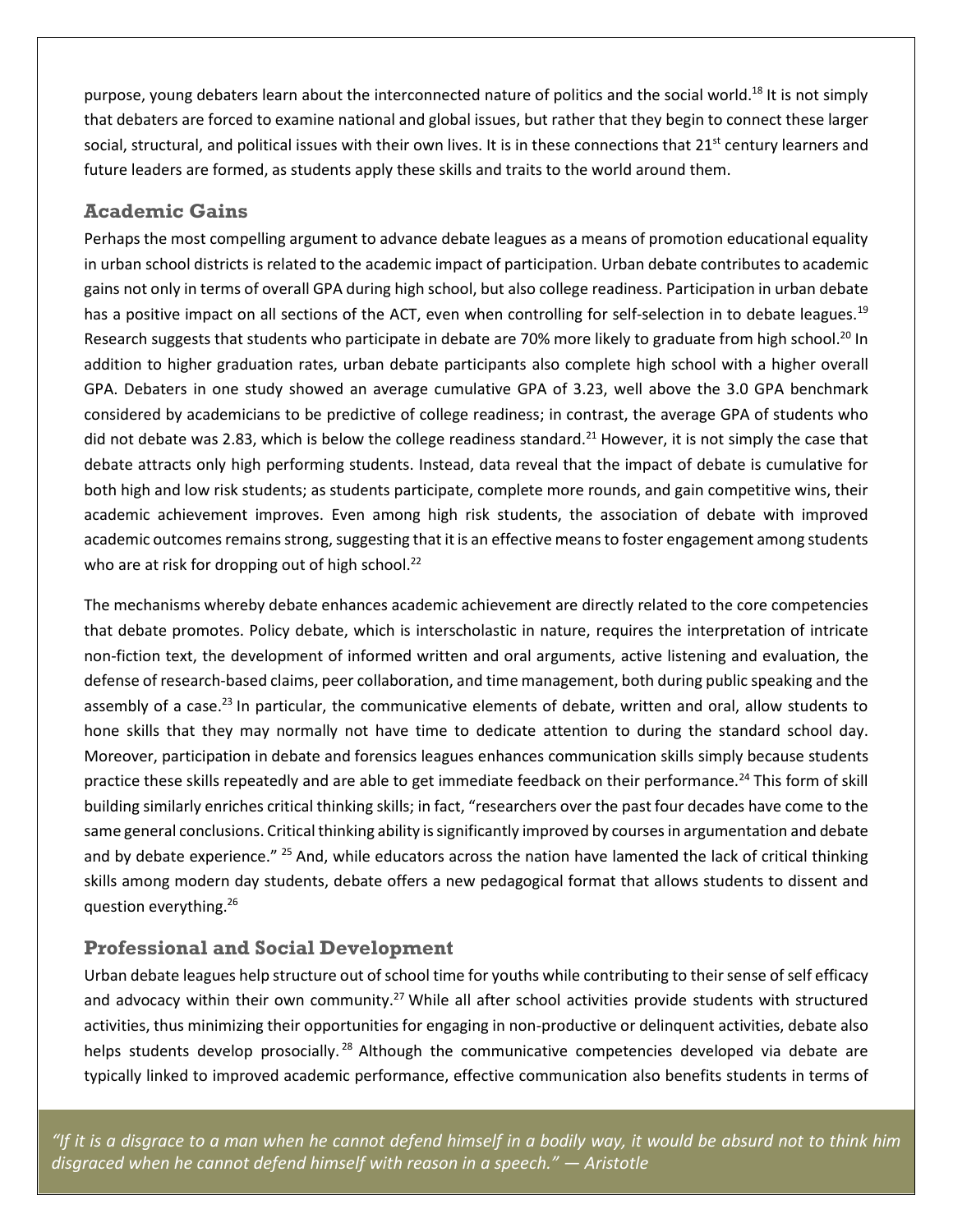their interpersonal relationships more generally. Becoming efficient and effective at communicating thoughts and ideas serves students in almost every aspect of their lives.<sup>29</sup>

Win or lose, students who participate in debate can also boost students' self esteem.<sup>30</sup> More than simply being part of something, debate helps students build a sense of self and self sufficiency.<sup>31</sup> This is buttressed by a growth in confidence among debaters, as they become assertive and self assured when speaking and interacting with others.<sup>32</sup> Even in highly contentious situations, debaters become problem solvers, with the tools to engage others in meaningful ways.

Policy debate can also contribute to a level of maturity, and as Fine (2001) points out, "with their concern for ideas and public policy, debaters seem well poised to move into adulthood."<sup>33</sup> In other words, much of the work that debaters do to prepare themselves for competition, including the donning of dress clothing, preparation of argument, and responding to argumentation, aids in the transition to adulthood. Debating requires patience, attentiveness to others, and thoughtful reflection. While much of the organization of debating is adversarial and competitive in nature, debate nonetheless nurtures a respect for others and tolerance. Debate leagues expose students to other cultures, races, schools, and at the most basic level new ideas. Even if those ideas are the subject of fierce debate, students leave the experience with a different world view.<sup>34</sup>

Because policy debaters work in teams, debate offers obvious benefits in terms of peer relationships. Furthermore, student debaters are immersed in a world of successful professionals, collegiate debaters, and teachers. These positive role models not only offer students academic forms of support, but also social support.<sup>35</sup> Particularly among African American males, debate leagues demonstrate a meaningful way to break down barriers, contributing to higher academic aspirations and the development of social capital that may be entirely absent in distressed urban areas.<sup>36</sup>

#### **CHALLENGES**

The relegation of debate to specific contexts or groups of students, such as those designated as "gifted and talented" has severely limited the potential of debate to reach diverse American students.<sup>37</sup> While that is changing with the development of urban debate leagues across the country, many students are still unable to take their place at the podium. According to the National Association for Urban Debate Leagues, sustainable urban debate leagues require the support of the school system and the surrounding community. The urban debate movement itself is also highly dependent on engaged teachers who are willing to not only recruit students, but coach, mentor, and teach courses that build the types of skills that debate requires.<sup>38</sup> Moreover, one of the primary challenges of instituting policy debate programs in urban school districts, especially those that serve predominantly low income, minority students, has been the operating cost associated with debate leagues. Mobilizing leadership and stakeholders who are willing to invest in students and furnish the types of opportunities that research suggests can impact their academic achievement, self-sufficiency, college readiness, and world view requires a commitment on the part of students, schools, foundations, universities, and communities.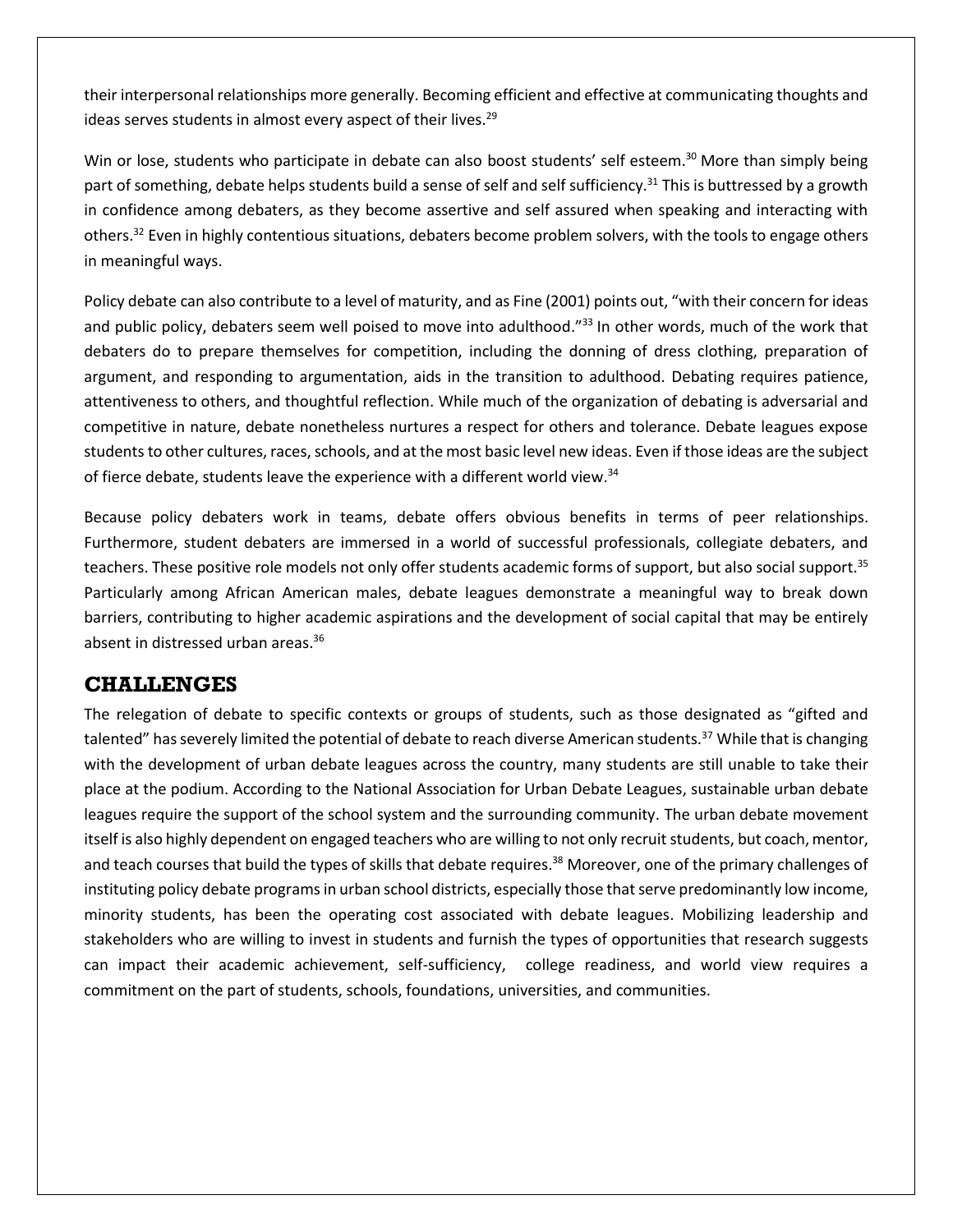### **CONCLUSION**

The promise of urban debate rests in the personal, professional, social, and academic benefits it offers participants. But debate culture extend beyond the time that students spend debating. The legacy of debate appears long after their time at the podium is over. Armed with the confidence and leadership skills necessary to be successful in higher education and beyond, debaters build soft and hard skills that apply to almost every context they will encounter in life. Improved academic achievement, school engagement, enhanced performance on standardized tests, and an increased likelihood of college readiness are just some of the many academic benefits of participating in debate. Thus, the democratization of debate leagues and expansion of opportunities for participation can help level the playing field and help minimize many of the educational inequalities that plague American public education. More than 21<sup>st</sup> century scholars, students who debate are compelled to develop a broader world view that is attuned to the sociopolitical and historical context of social issues. In turn, this supports critical involvement in a participatory democracy. But beyond this, and perhaps most importantly, for many students from distressed communities, debate offers the prospect of finding their voice and participating in a collegial activity that can serve as a pathway to educational and career opportunities.

## **WORKS CITED**

 $\overline{\phantom{a}}$ 

<sup>3</sup> Duncan, A. (2012). The Power of Debate—Building the Five "C's" for the 21st Century. US Department of Education. Available at: http://www.ed.gov/news/speeches/power-debate%E2%80%94building-five-cs-21st-century

<sup>4</sup> Anderson, S., & Mezuk, B. (2012). Participating in a policy debate program and academic achievement among at-risk adolescents in an urban public school district: 1997–2007. *Journal of Adolescence*, *35*(5), 1225-1235.

<sup>6</sup> Hall, G., Israel, L., & Shortt, J. (2004). It's About Time! A Look at Out-of-School Time for Urban Teens. National Institute on Out-of-School Time.

<sup>7</sup> U.S. Department of Education, Institute of Education Sciences, National Center for Education Statistics, National Assessment of Educational Progress (NAEP), various years, 1992–2013 Mathematics and Reading Assessments. 8 Ibid.

 $9$  Reardon, S.F. (2011). The widening academic achievement gap between the rich and the poor: New evidence and possible explanations. In R. Murnane & G. Duncan (Eds.), Whither Opportunity? Rising Inequality and the Uncertain Life Chances of Low-Income Children. New York: Russell Sage Foundation Press.

<sup>10</sup> America's Promise Alliance. Grad Nation. Available at: http://gradnation.org/resource/building-gradnation-progress-andchallenge-ending-high-school-dropout-epidemic-2014#sthash.fqBlzfNT.dpuf

 $11$  From p. 1227 in Anderson, S., & Mezuk, B. (2012). Participating in a policy debate program and academic achievement among at-risk adolescents in an urban public school district: 1997–2007. *Journal of adolescence*, *35*(5), 1225-1235.

<sup>12</sup> Wade, M. (1998). The case for urban debate leagues. *Contemporary Argumentation & Debate*, 19, 60-65.

<sup>13</sup> Warner, E., & Bruschke, J. (2001). Gone on debating': Competitive academic debate as a tool of empowerment for urban America. *Contemporary Argumentation and Debate*, 22, 1-28.

 $14$  Ibid.

 $15$  Ibid.

<sup>16</sup> Mezuk et al. (2011).

<sup>17</sup> Hall, G. (2006). Civic Connections: Urban Debate and Democracy in Action during Out-of-School Time. *Afterschool Matters*, 7, 21-37.

<sup>18</sup> Bellon, J. (2000). A research-based justification for debate across the curriculum. *Argumentation & Advocacy*, 36(3), 161- 173.

<sup>19</sup> Mezuk et al. (2011).

<sup>&</sup>lt;sup>1</sup> Mezuk, B., Bondarenko, I., Smith, S., & Tucker, E. (2011). Impact of participating in a policy debate program on academic achievement: Evidence from the Chicago Urban Debate League. *Educational Research and Reviews*, 6(9), 622-635.  $<sup>2</sup>$  Ibid.</sup>

<sup>5</sup> Bellon, J. (2000). A research-based justification for debate across the curriculum. *Argumentation & Advocacy*, 36(3), 161- 176.